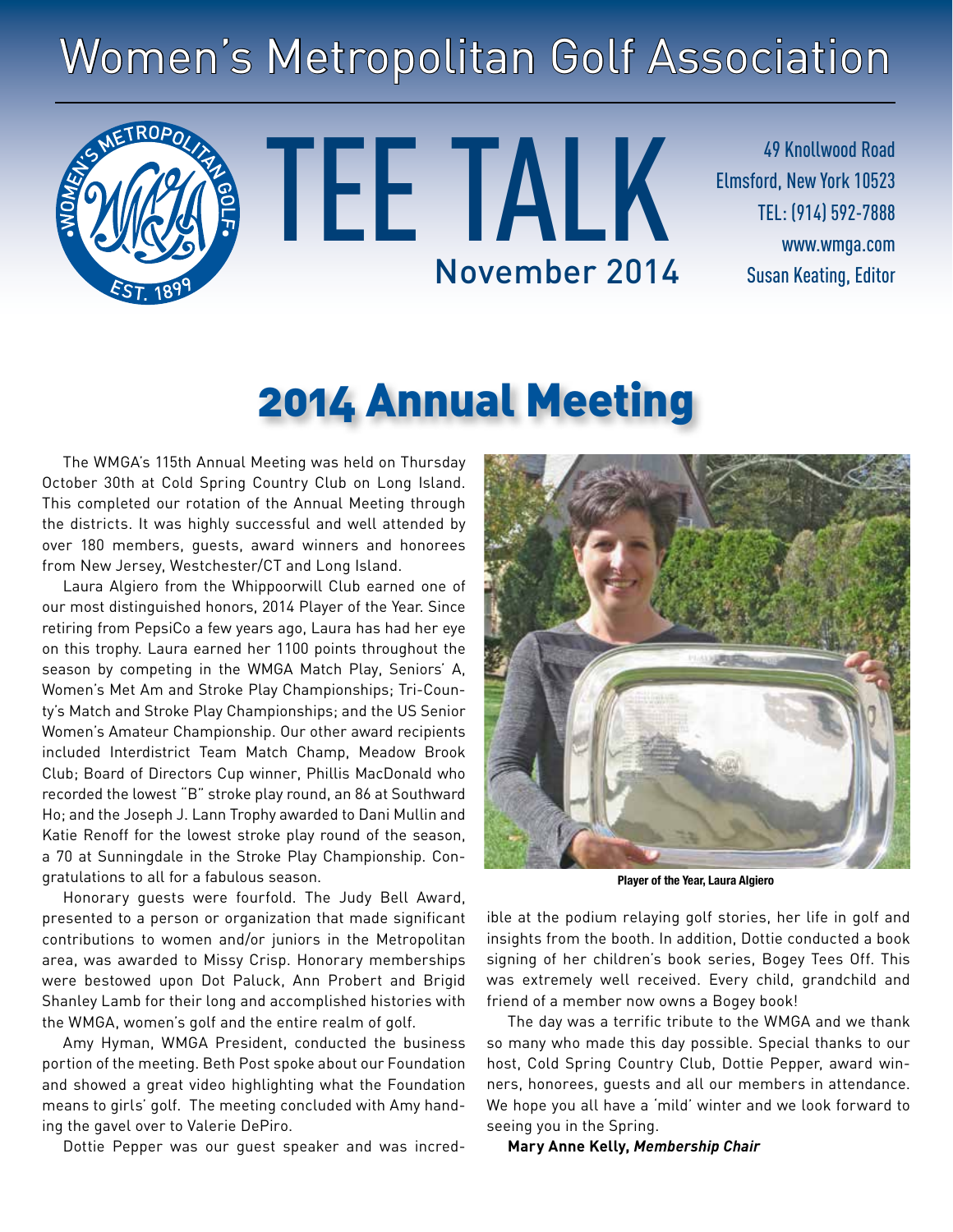# Annual Meeting Memories







**(L to R) Back Row: Dot Paluck, Ann Probert, Amy Hyman, Brigid Lamb (L to R) Front Row: Dottie Pepper, Valerie DePiro, Beth Post**

**Board of Directors Cup Winner, Phyllis MacDonald Honorary Members Dot Paluck, Brigid Lamb & Ann Probert**



**Lann Trophy winners, Katie Renoff & Dani Mullin**



**Judy Bell Award Recipient, Missy Crisp**



**Interdistrict Team Match Champion, Meadow Brook Club**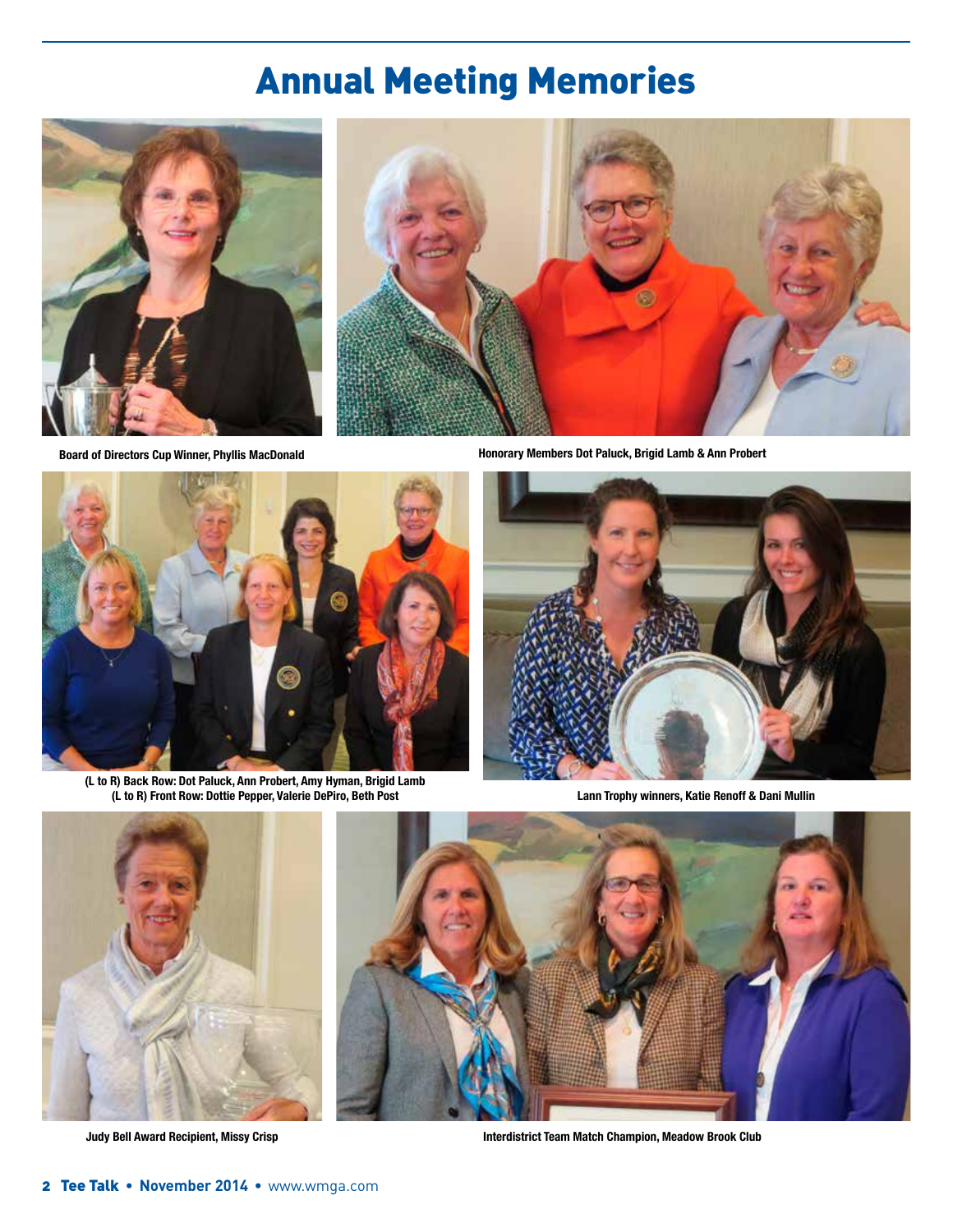### **Amy's Farewell**



As my tenure as WMGA President closes, I reflect on what has been an incredible journey. Volunteering for the WMGA has been a particularly gratifying experience. I began my WMGA journey as a Series Captain. It

**Phyllis Gusick, Amy Hyman & Michele Greenfield**

was an educational, enlightening, demanding and extremely rewarding experience. My role evolved, and I was honored to serve on the Nominating Committee. I enjoyed networking with long time golf friends, and forging new relationships. I believe that the board members our committee selected made a significant contribution, especially for our Junior Girls' program.

I began my six years on the Board of Directors as Interclub Team Match WCT District Captain, and many of you know what that entails! Following that, my next Board position was Membership Chair. Here I was able to draw on my marketing, PR and special events background. I enjoyed working with my fellow Board members and the Met Reps as we developed initiatives to grow membership and increase participation to preserve and expand the legacy of the WMGA.

I was especially honored to be nominated and chosen as WMGA President. I was fortunate to work with dedicated Executive Committees, and Boards that were committed to the traditions of the WMGA, while simultaneously ensuring its viability in an ever-changing golf world. A highlight of my tenure was the expansion of the Critical Needs Committee that examined membership, competition, governance, collaboration, PR, marketing, sponsorships, course rating, sites, club relations, juniors and the Foundation, all in an effort to position the WMGA for the future.

Looking back fondly on the past six years, I am grateful for the many friendships I have made throughout all of the WMGA districts, as well as women's organizations in Massachusetts, Pennsylvania, and even in France! My service as a volunteer and as a Board member has been a positive, life-changing experience. I strongly encourage you to consider volunteering for the WMGA. Who knows where it might lead?!

**Amy Hyman**

### **Sarah Relyea,** *Tournament Manager*

I began my relationship with the WMGA as a summer intern going into my senior year of college at West Liberty University in Wheeling, West Virginia. I captained the women's golf team while studying a Bachelor of Science in Business Administration with a specialization in Golf Management. My major required that I gain sports administration experience. During my summer internship with the WMGA, I focused on office management, junior tournaments, and the Girls To The Tee clinic.

Shortly after graduating, I became the USGA P.J. Boatwright Intern, while pursuing a Master of Business Administration from Fairleigh Dickinson University in Madison, New Jersey. In this position, I focused heavily on tournament administration, learning how to plan and execute a championship. I became the Communications and Marketing Associate for the 2014 tournament season. I was able to integrate my classroom and field experience by developing content for the WMGA website, social media, and *Tee Talk.*

I am grateful for the opportunity to be the Manager of Tournament Operations for the WMGA. I look forward to my new responsibilities and I am excited for the 2015 season.

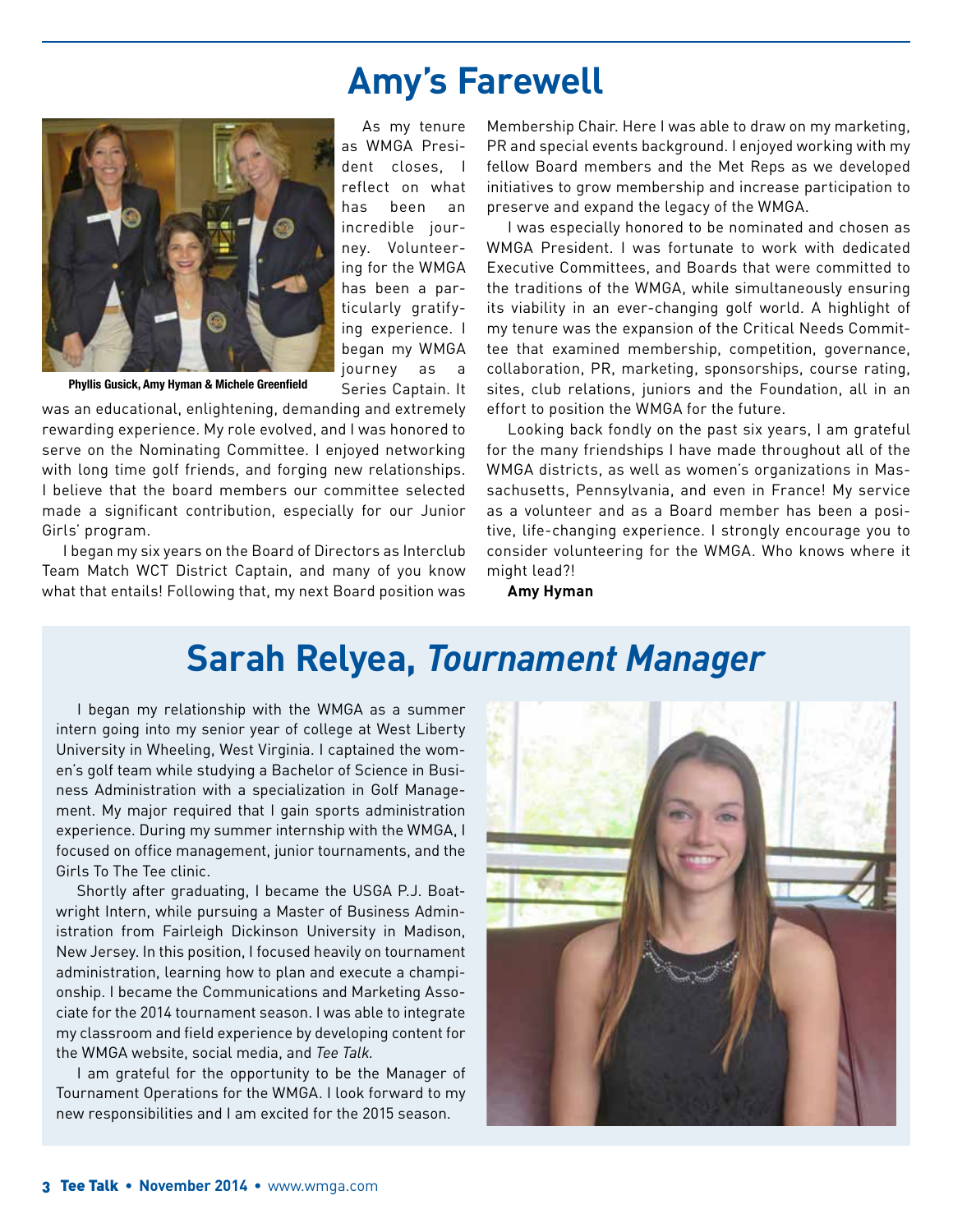# **2014 Foundation Golf Classic**

#### *October 6, 2014 The Creek, Locust Valley, New York*

The 2014 WMGA Foundation Golf Classic was held on October 6, 2014, at The Creek, Locust Valley, NY. Our sincere thanks to all who participated in making this day such a huge success! The proceeds from this event will enable the WMGA Foundation to provide college scholarships to young women who have

an interest in the game of golf and to fund our Fellowship program, and Girls to the Tee clinic aimed at growing the game of golf for our junior girls. The girls are truly appreciative! Congratulations to all the winners!!



**Low Gross Winners - Michael Karger, Ellen Oswald, Dan Rifkin & Gale Brudner**



**Diane Mock, Eileen Moriarty, Lauren Monosson & Yvette Loughlin John & Nancy Bello, Beth & Peter Post**

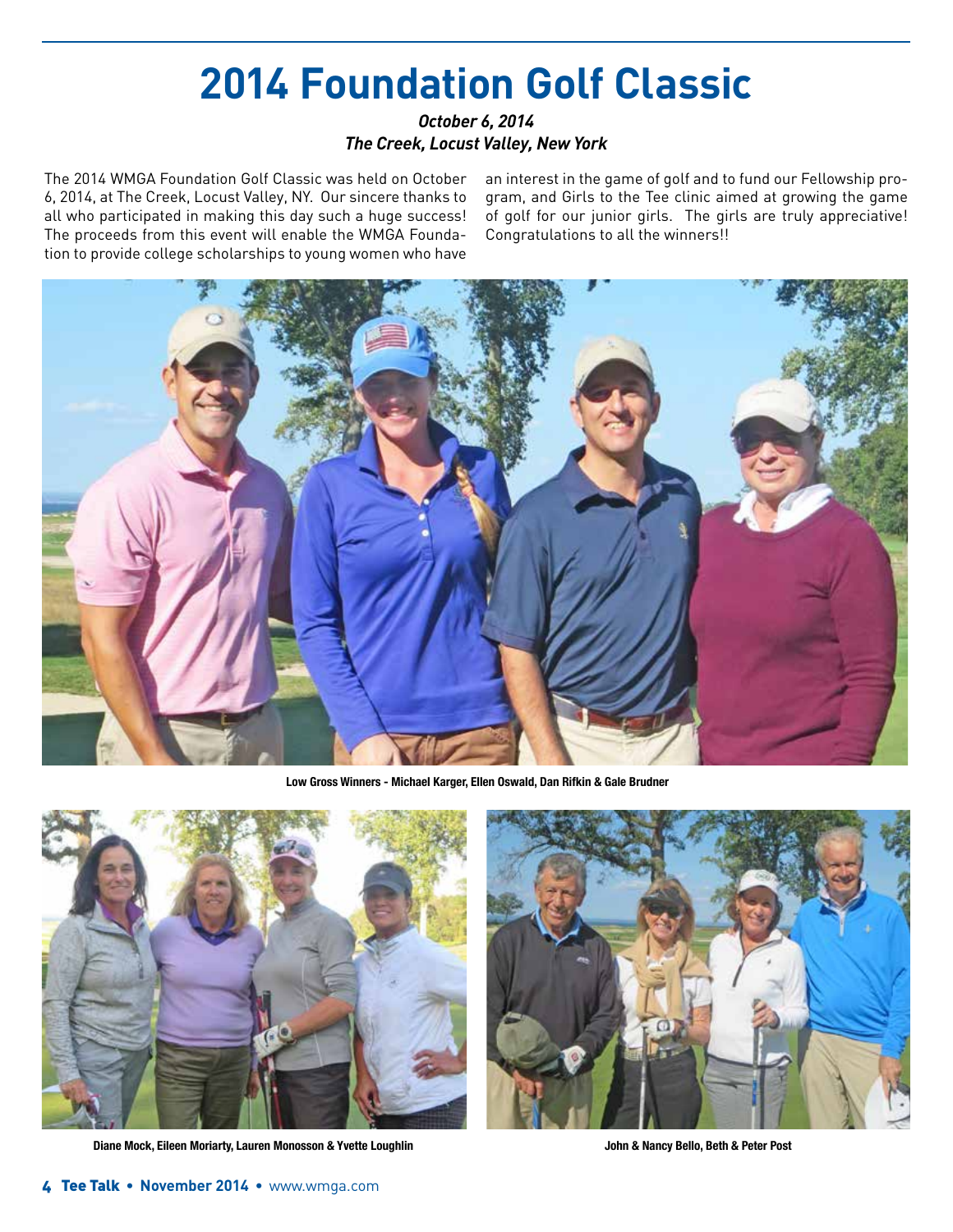## **2014 French American Challenge**



The French-American Challenge is a biennial international team competition between France's Ligue de Paris, and the MGA and the WMGA. The tournament was created to foster sportsmanship, camaraderie and good will between the United States and France. The 17th French-American Challenge was held on October 17th and 18th at Golf de Saint Cloud, whose course is listed among the "1000 Best Golf Courses in the World" according to the Rolex Guide, and is the home of the esteemed Esmond Cup and French Open. The American team is composed of six men and four women who are among

the best amateur players in the Met area. It is quite an honor to be selected to the team. The format consists of fourball, foursome and singles matches played over the course of the two days.

The WMGA was proudly represented by Lillian Ruiz-Munoz, Dani Mullin, Ellen Oswald and Michelle Rosenhouse, with Amy Hyman, WMGA president as captain. The MGA team, led by its president and captain Jeff Holzschuh, consisted of Cameron Young, Trevor Randolph, Dylan Newman, Sam Bernstein, Dave Pastore and Mike Stamberger.

In addition to the actual competition, practice rounds were played at Le Golf National, home of the 2018 Ryder Cup, and the exclusive Golf de Morfontaine, as well as a special Am-Am event played at Saint Cloud, followed by a gala prize reception. There was also a Team presentation and Official cocktail party after the first day of competition celebrating the 30th anniversary of Ligue de Paris (compare that to the WMGA's 115th year!).

Although the French team emerged victorious with a score of 11/12 to 8 1/2, everyone involved in this wonderful event, players, captains, organizers and parents all enjoyed a truly memorable experience, and the spirit of camaraderie and competition endures. The Challenge will return to the Met area in 2016.

## **2014 Volunteer Tournament**

*October 21, 2014 Knollwood Country Club, Elmsford, New York*

#### **One Volunteer**

**Laura Agliero, Amy Hyman, Michele Greenfield & Stella Oliver** *Low Gross (75)*

**Barbara Briamonte, Nancy Muhlstock & Suzanne Schatz** *Low Net (65)*

#### **Volunteer & Club Board Member**

**Celine Shea, Brian Shea, Diane Mock & Lou Severine** *Low Gross (73)*

**Liana Chirichella, Michael Chirichella, Ratchanee Benson & Mario Fastiggi** *Low Net (62)*



**Michele Greenfield, Laura Algiero, Amy Hyman & Stella Oliver**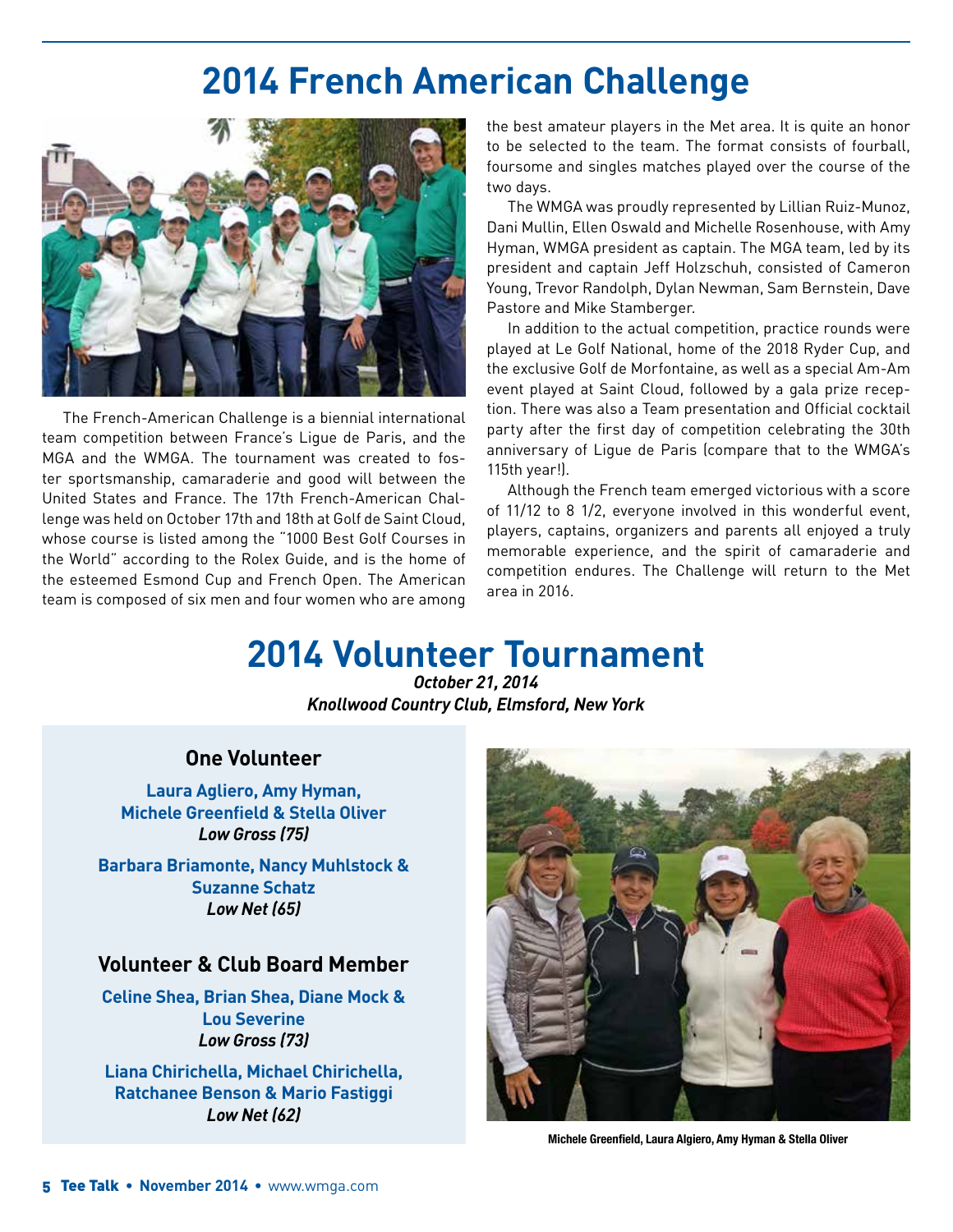#### **John B. Mackie Memorial Tournament** *September 18, 2014*

#### *Inwood Country Club, Inwood, New York*

The 73rd John B. Mackie Memorial Tournament was held on Thursday, September 18 at Inwood Country Club and believe it or not...the weather was perfect! Seasoned Mackie players came prepared with layers and layers of clothing only to be surprised and delighted at the 75 degree, sunny day. Inwood Country Club, as always was a wonderful host of this event and the WMGA is grateful to them for always making our ladies feel special.

True Scotch Foursomes are fun, yet exacerbating. There were



plenty of "I'm sorry's" out there on the course. Two teams tied at the top with a four over par 76, with the winner determined by a match of cards. Congratulations to Gail Flanagan and Ellen Oswald for hoisting their trophies and becoming the Low Gross Champions. It was serendipitous for the "losers" of the match of cards, Patty Feldman and Pamela Dolph to become the winners of the Low Net trophy. See you all back next year. Let's hope we get lucky and have another perfect golfing day!

**Michele Greenfield, VP of Outreach,** *Marketing & Initiatives*



**Ellen Olwald & Gail Flanagan - Low Gross (76) Patricia Feldman & Pamela Dolph - Low Net (67)**

# **Better Ball A Tournament**

*October 7-8, 2014 North Jersey Country Club, Wayne, New Jersey*



**Champions, Laura Algiero & Denise Martornana**

### **Better Ball Gross & Net, WCT**

*July 30, 2014 Paramount Country Club, New City, New York*

**LeeAnn Lewis & Adrienne MacLean** *Low Gross (72)*

**Gale Brudner & Helen Bernstein**  *Low Net (68)*

### **Better Ball Gross & Net, NJ**

*September 9, 2014 Twin Brooks Country Club, Watchung, New Jersey*

> **Jane Linn & Leanne Leonard** *Low Gross (80)*

**Ginny Alworth & Patricia Savage**  *Low Net (70)*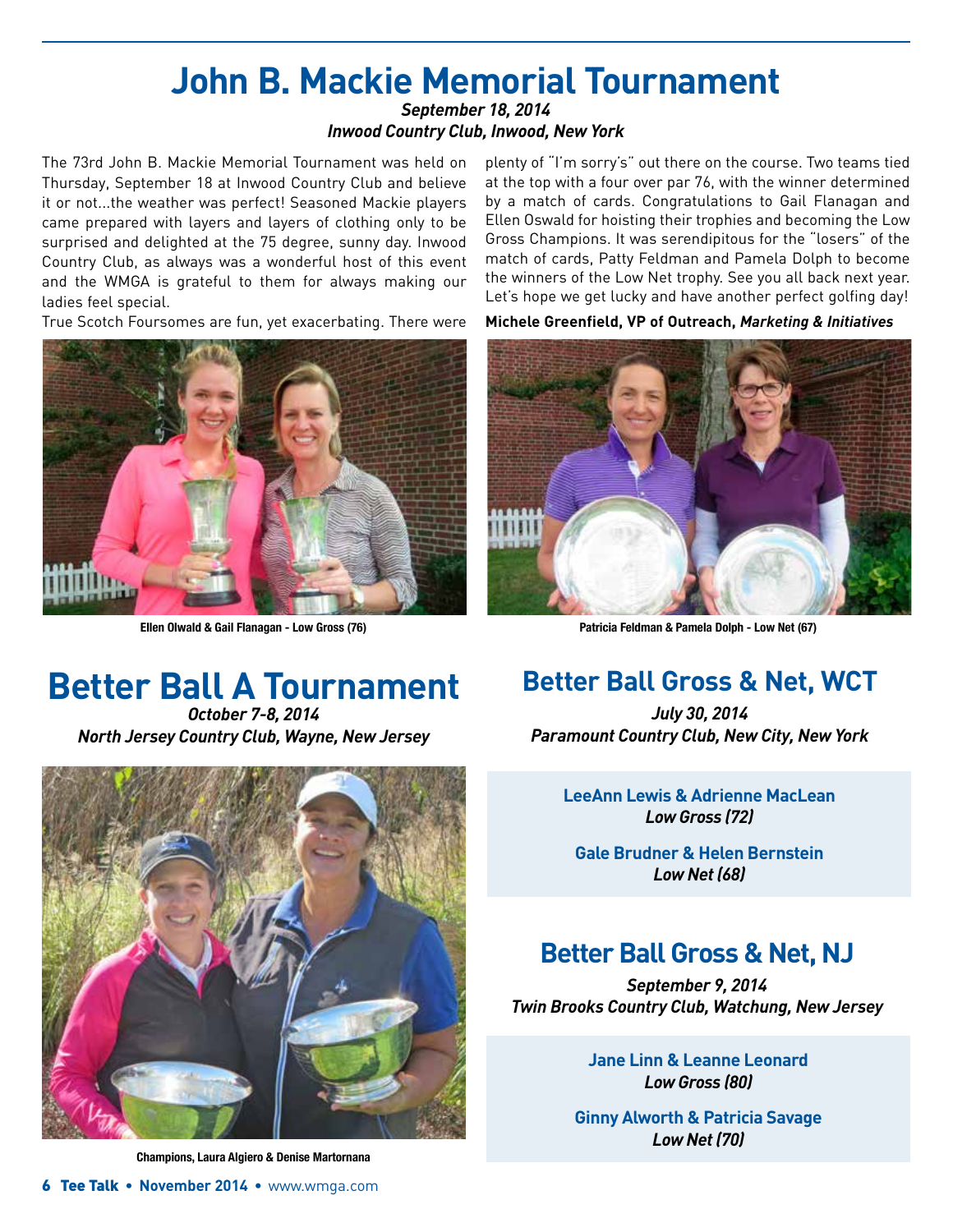### **Husband/Wife A Championship**

*October 9, 2014 Glen Arbor Golf Club, Bedford Hills, New York*

**Jennifer & Scott Macksey** *Low Gross (73)* **Donna & James McHugh**  *Low Net (65)*

### **Husband/Wife B Championship**

*October 14, 2014 South Fork Country Club, Amagansett, New York*

**Suzanne & Tom Dean** *Low Gross (90)*

**Gloria & Tom Taylor**  *Low Net (69)*





**Jennifer & Scott Macksey - Champions Suzanne & Tom Dean - Low Gross Winners**

# Follow us on Twitter & Facebook! **www.facebook.com/**





**WomensMetropolitanGolfAssociation** 

**In continuing with our tradition, the WMGA has made a generous contribution to the employee Holiday Funds of our 2014 host clubs, thanking them for their partnership.**

# **Our Sincere Best Wishes for a wonderful Holiday Season!!**